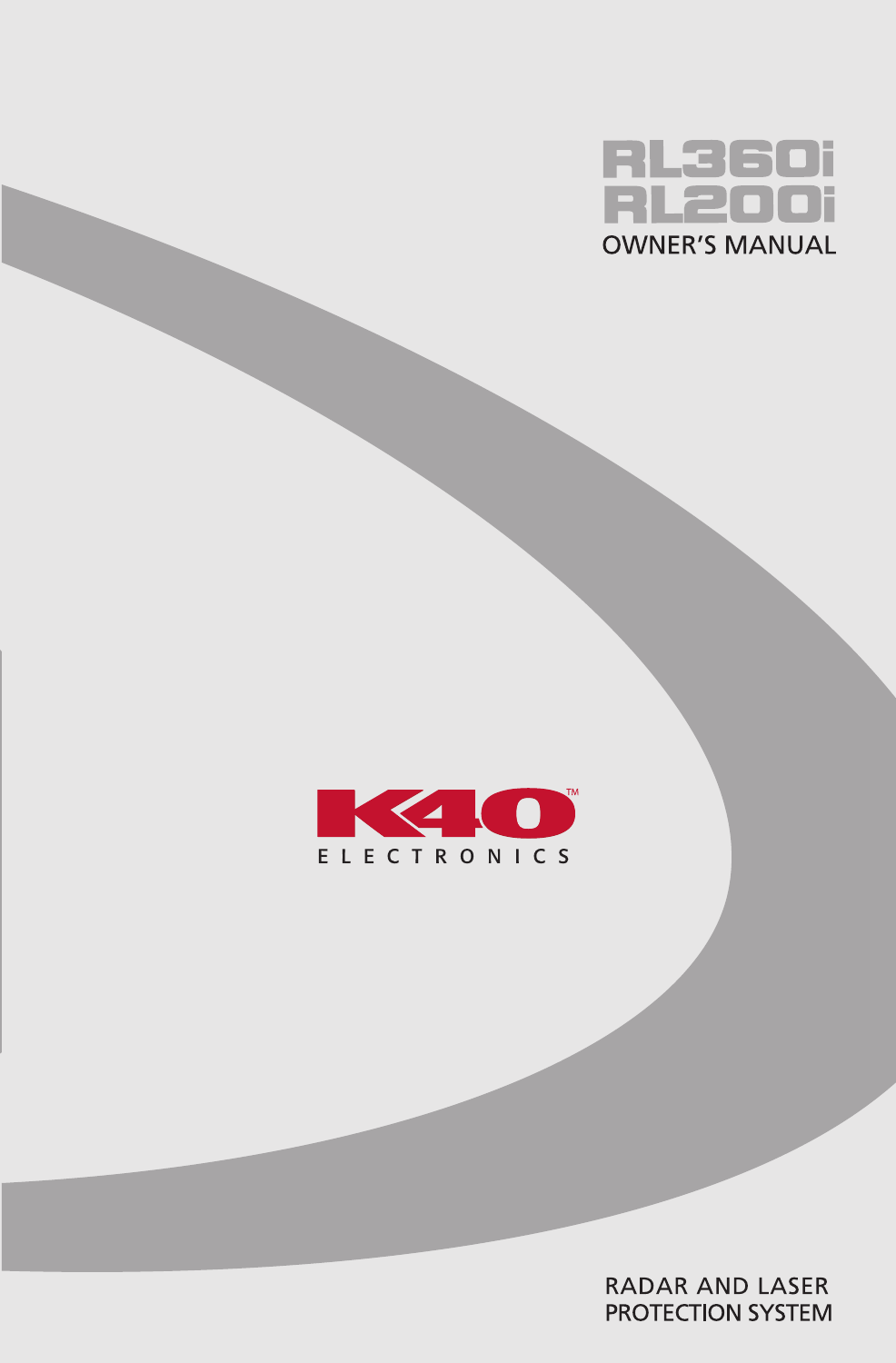# **K40 Consult**

## **Don't like to read manuals?**

# **Call our experienced K40 Consultants. We'll explain the whole thing.**

# **800.323.5608**

## **K40 ELECTRONICS**

**600 Tollgate Rd., Suite A Elgin, IL 60123 www.K40.com**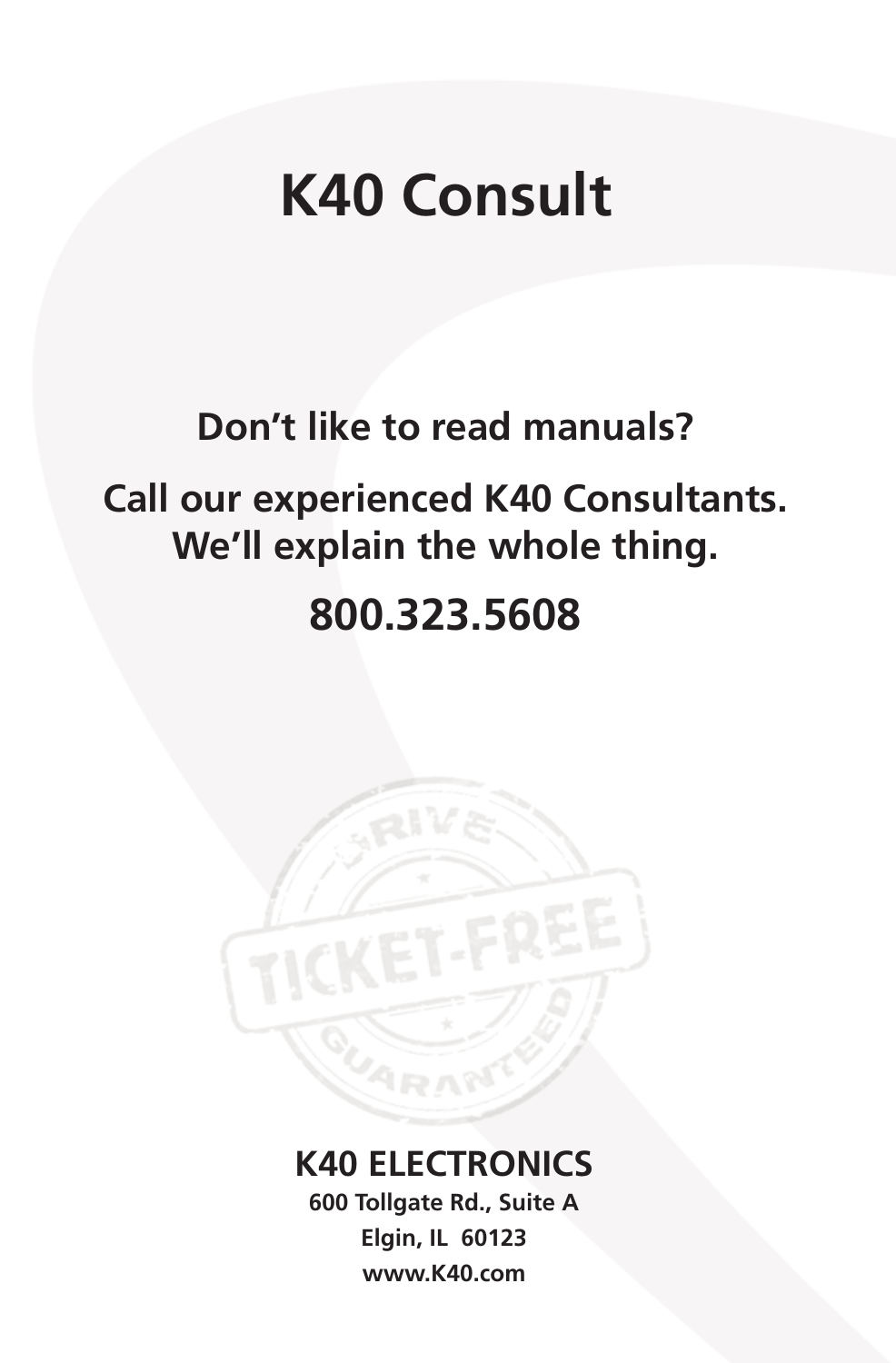



| Special Features/Functions 7-13 |  |  |  |
|---------------------------------|--|--|--|
|                                 |  |  |  |
|                                 |  |  |  |
|                                 |  |  |  |
|                                 |  |  |  |
|                                 |  |  |  |
|                                 |  |  |  |
|                                 |  |  |  |
|                                 |  |  |  |
|                                 |  |  |  |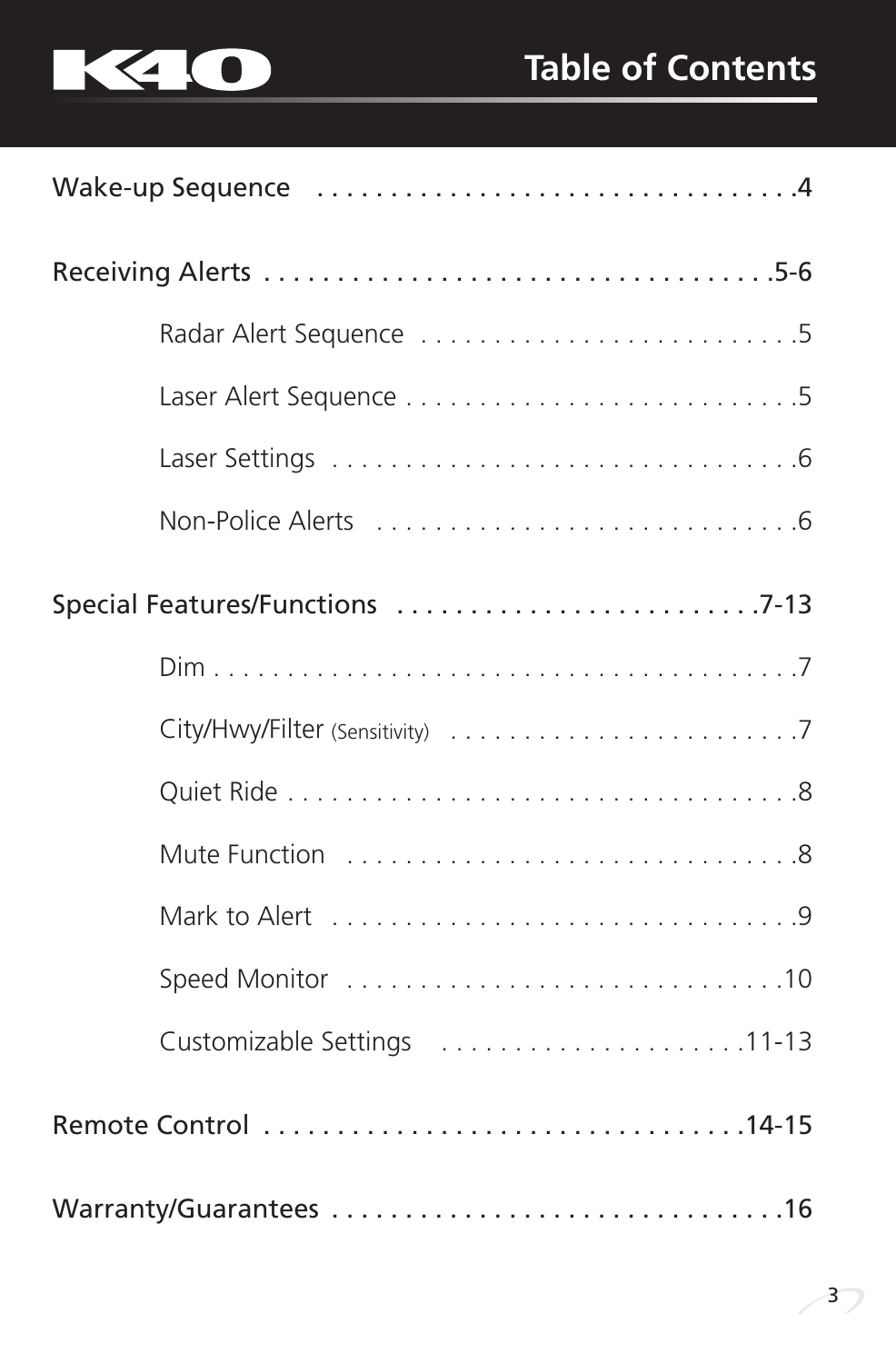

*(using factory default settings)*

Your K40 RL360i/RL200i will be ready for use following this automatic wake-up sequence:

- 1. **Start your vehicle** The K40 is designed to turn on automatically every time your vehicle is started.
- 2. **Listen for Wake-Up Sequence** Both front and rear alert lights in your dash will flash (K40 RL200i systems have one alert light). The voice will announce "K40 Scan, Active" then you will hear alerts for all bands.

**NOTE:** If you don't hear wake-up sequence, press and release  $\left\{\phi\right\}$ .

3. **GPS Connection** – After locating available satellites, the unit will announce "GPS Connected".

**NOTE:** If you are in a location that prevents connection with GPS satellites (e.g. parking garage) your system will still protect you from all radar/laser threats. Once you drive to an unobstructed location, the GPS will connect and you will hear "GPS Connected".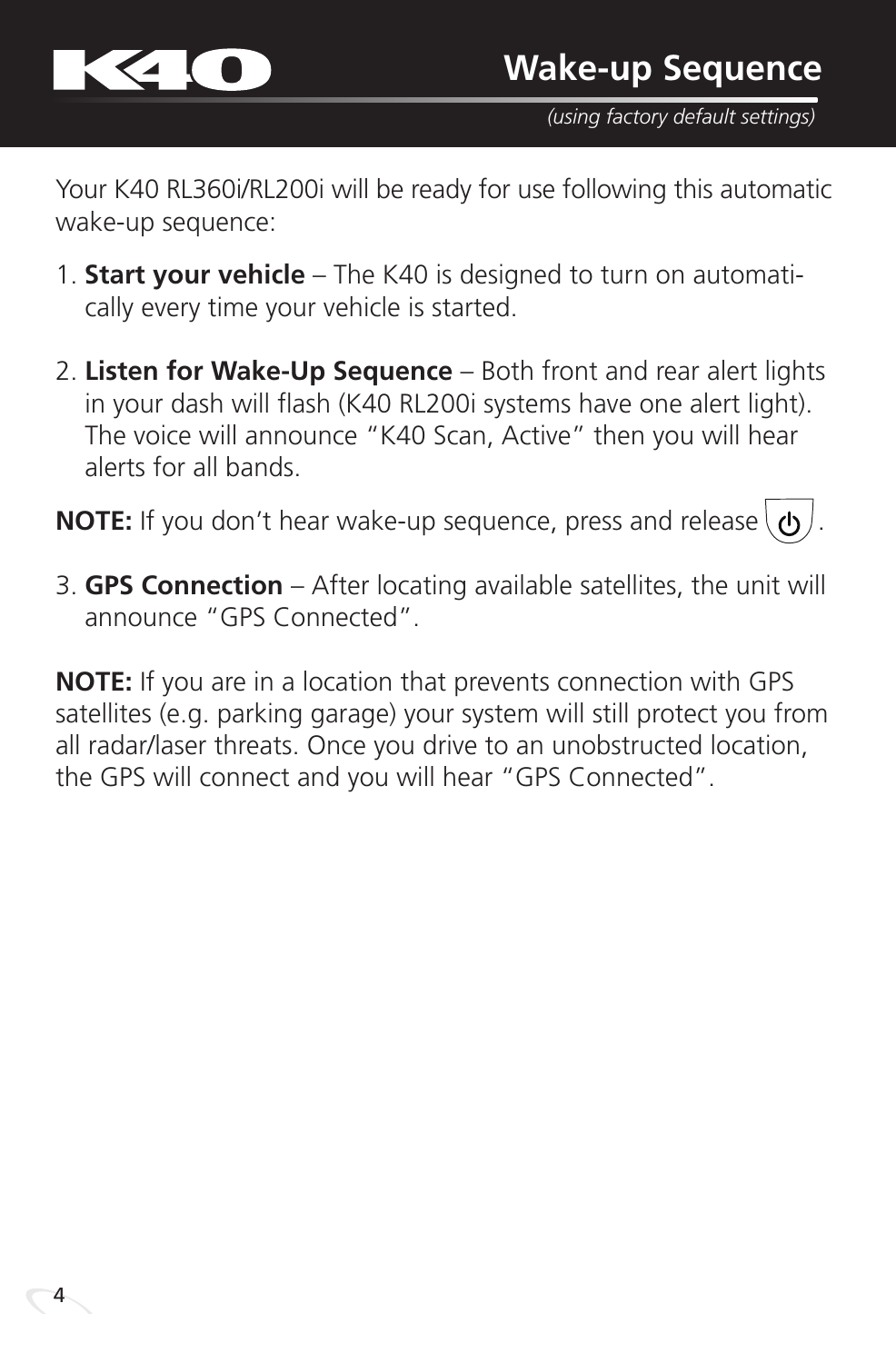

The K40 RL360i/RL200i provides a combination of audio and visual alerts to warn you when radar is detected.

#### *Radar Alert Sequence*

Your K40 RL360i/RL200i detects all industry standard police radar bands (X, K and Ka band). When a signal is detected:

- A voice alerts which band was identified. (This assumes the factory default "Voice ON" setting has not been changed.)
- The K40 RL360i will announce the direction of the signal's source, either front or rear, along with the band detected. K40 RL200i Radar Systems will only announce the band detected.
- Signal strength and proximity to the radar source will be identified as a series of geiger-counter like tones. The faster the tone pattern, the closer you are to the source. Each band has its own distinctive tone.

## *Laser Alert Sequence*

*(only for K40 RL360i/RL200i Systems that include the Laser Defuser g5)*

When the K40 RL360i/RL200i detects a laser signal:

- A voice announces "Laser." (This assumes the factory default "Voice ON" setting has not been changed.)
- You will then hear a distinct and urgent audio tone.
- LEDs will pulse rapidly.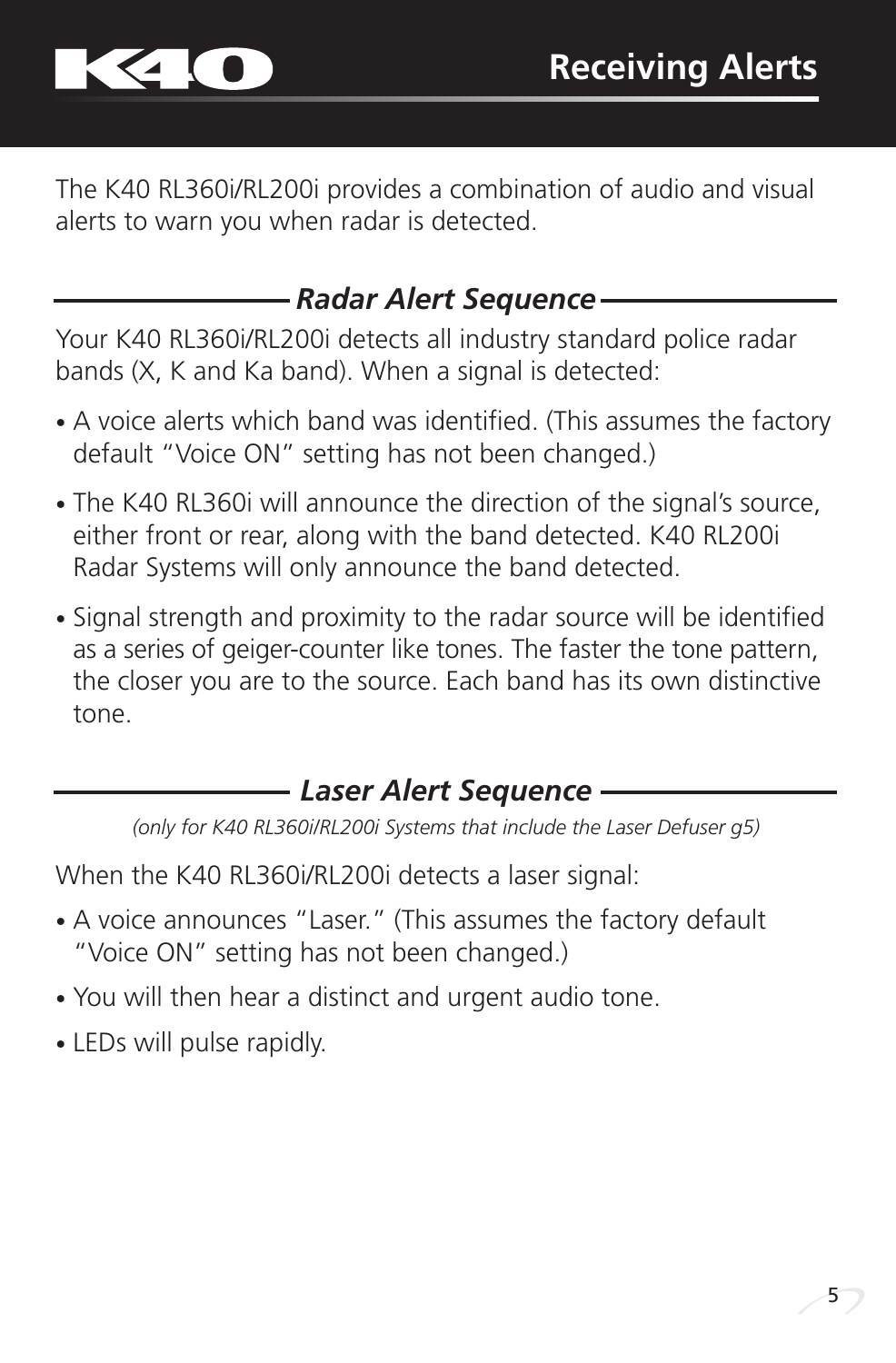## *Laser Settings*

The Laser Defuser g5 can be configured to one of three different operational settings:

| <b>Laser Settings</b>       | <b>Description</b>                                                                                                                                                                            | <b>Recommended Use</b>                                                                                                                                                                                                                       |
|-----------------------------|-----------------------------------------------------------------------------------------------------------------------------------------------------------------------------------------------|----------------------------------------------------------------------------------------------------------------------------------------------------------------------------------------------------------------------------------------------|
| Constant<br><b>Transmit</b> | Upon receiving a laser signal,<br>the Laser Defuser g5 will<br>continually transmit a jam-<br>ming signal for the duration<br>of the laser encounter. This is<br>the factory default setting. | •For aggressive drivers at higher speeds.<br>•Gives the driver more time to decelerate.<br>.Higher potential for jamming all the<br>way to the laser gun location.                                                                           |
| Pulse<br><b>Transmit</b>    | Upon receiving a laser signal,<br>the Laser Defuser g5 will<br>transmit a jamming signal for<br>10 seconds and then cease<br>firing for the duration of that<br>encounter.                    | •For moderate to aggressive drivers.<br>•Gives the driver the time to check and<br>reduce speed to avoid a speeding<br>ticket, while allowing the police officer<br>to obtain a lower speed reading elimi-<br>nating suspicion of "jamming". |
| <b>Receive Only</b>         | The Laser Defuser q5 will only<br>detect laser. No jamming<br>signal will be emitted.                                                                                                         | . For notification only. Officer will get a<br>speed reading on your vehicle in this<br>setting.                                                                                                                                             |

## *Alerts from non-police signals*

Your K40 RL360i/RL200i is sensitive enough to detect non-police signals generated by radar equipment. To learn how to minimize these signals, please read about FILTER options (page 7) and Quiet Ride function (page 8).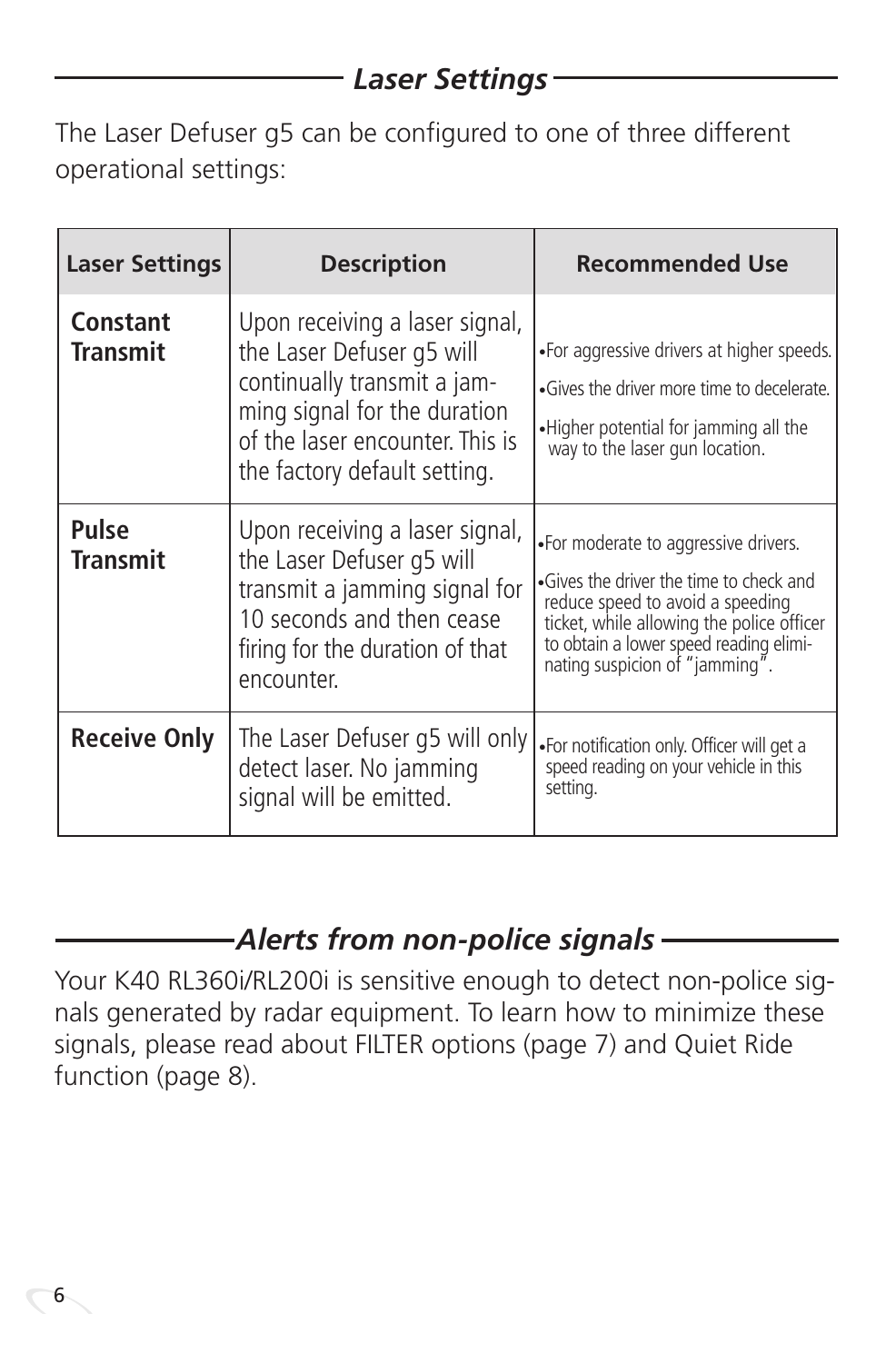

## *DIM*

• Press and release | DIM | on the remote control to adjust LED brightness to accommodate various driving environments. Your setting will automatically be saved with the exception of "Off". The "Off" setting will revert to "Auto" upon system wake-up.

#### *The 5 options include:*

- *1. "Day" (Bright)*
- *2. "Dusk" (Medium / factory default)*
- *3. "Night"(Dim)*
- *4. "Auto" (LED's adjust automatically from 5 seconds in "Day", 5 seconds in "Dusk" and the duration of the alert in "Night")*
- *5. "Off" (No lights, still receive full audio alerts)*

#### *CITY/HWY FILTER Operation*

*(i.e. signal sensitivity)*

• Press and release  $\begin{pmatrix} \text{CITY} \\ \text{HWY} \end{pmatrix}$  on the remote control to change the setting at any time. The  $\overline{K}40$  RL360i/RL200i offers 3 settings of radar sensitivity to accommodate various driving situations.

| <b>Settings</b>                            | <b>Sensitivity</b>                                                                 | <b>Recommended Use</b>                                                                                       |  |
|--------------------------------------------|------------------------------------------------------------------------------------|--------------------------------------------------------------------------------------------------------------|--|
| 1. Highway<br>(factory default<br>setting) | Detects all US industry stand-<br>ard police radar signals at full<br>sensitivity. | For highway travel or in any<br>area in which you are unfam-<br>iliar with the types of radar<br>used.       |  |
| 2. City                                    | Reduced X Band sensitivity.<br>(the most common source of<br>non-police radar)     | When traveling in an urban<br>area with minimal non-police<br>radar signals.                                 |  |
| 3. Filter                                  | X Band off. Reduced K and<br>Ka Band sensitivity.                                  | When traveling in a congested<br>traffic area with a high con-<br>centration of non-police<br>radar signals. |  |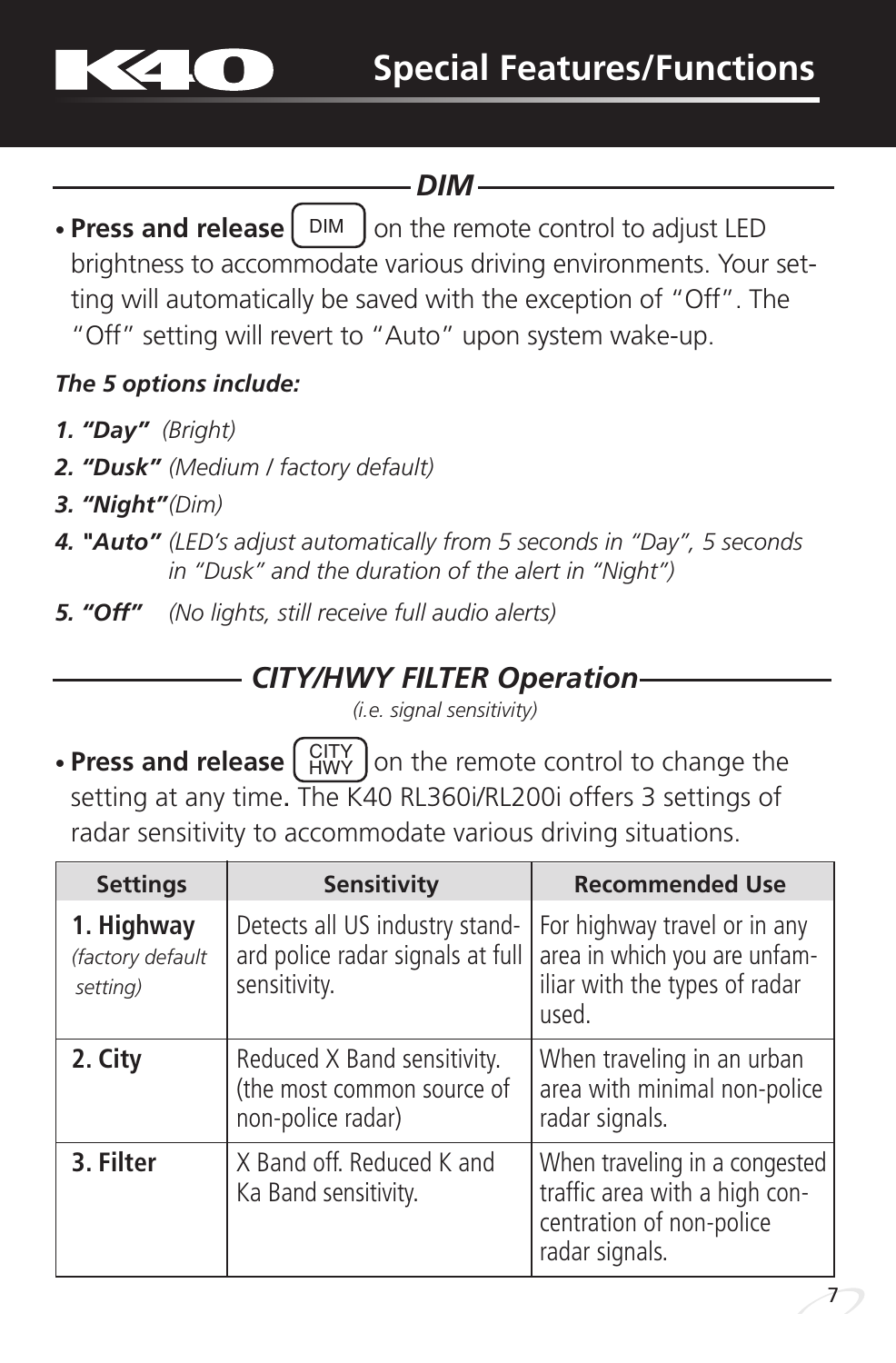## *Quiet Ride*

The Quiet Ride function will automatically silence all radar / laser alerts when traveling under a speed setting of your choice between 5 and 75 MPH in 5 MPH increments.

Visual alerts are unaffected by Quiet Ride settings.

The factory default setting for Quiet Ride is "Off".

## *Activating / Adjusting Quiet Ride*

- **Press and release**  $\begin{bmatrix} \text{QUET} \\ \text{RIDE} \end{bmatrix}$  on the remote control to activate the Quiet Ride menu. Quiet Ride will announce the current setting e.g., "Quiet Ride Off" or the current speed setting,"Quiet Ride, 25, 35...". QUIET RIDE
- Use the  $\bigwedge^{\mathcal{A}}$  or  $\bigvee^{\mathcal{A}}$  to adjust the speed settings on Quiet Ride. Any selected speed setting indicates Quiet Ride is on.  $\circ$  or
- When you have made your desired Quiet Ride speed selections, stop scrolling and Quiet Ride will announce, "Quiet Ride Set".

**NOTE:** Locations that you have "Marked to Alert" (page. 9) are unaffected by Quiet Ride settings.

## *Mute Functions*

- Press and release (MUTE) for 30 second mute (or duration of alert).
- Press and hold (MUTE) for 3 seconds to engage extended mute (5 minutes or duration of alert).
- **To turn the voice/tone audio alerts off: Press and release**  until voice confirms "Volume Off". -

In both Mute settings and Volume Off settings, you will continue to receive flashing visual alerts.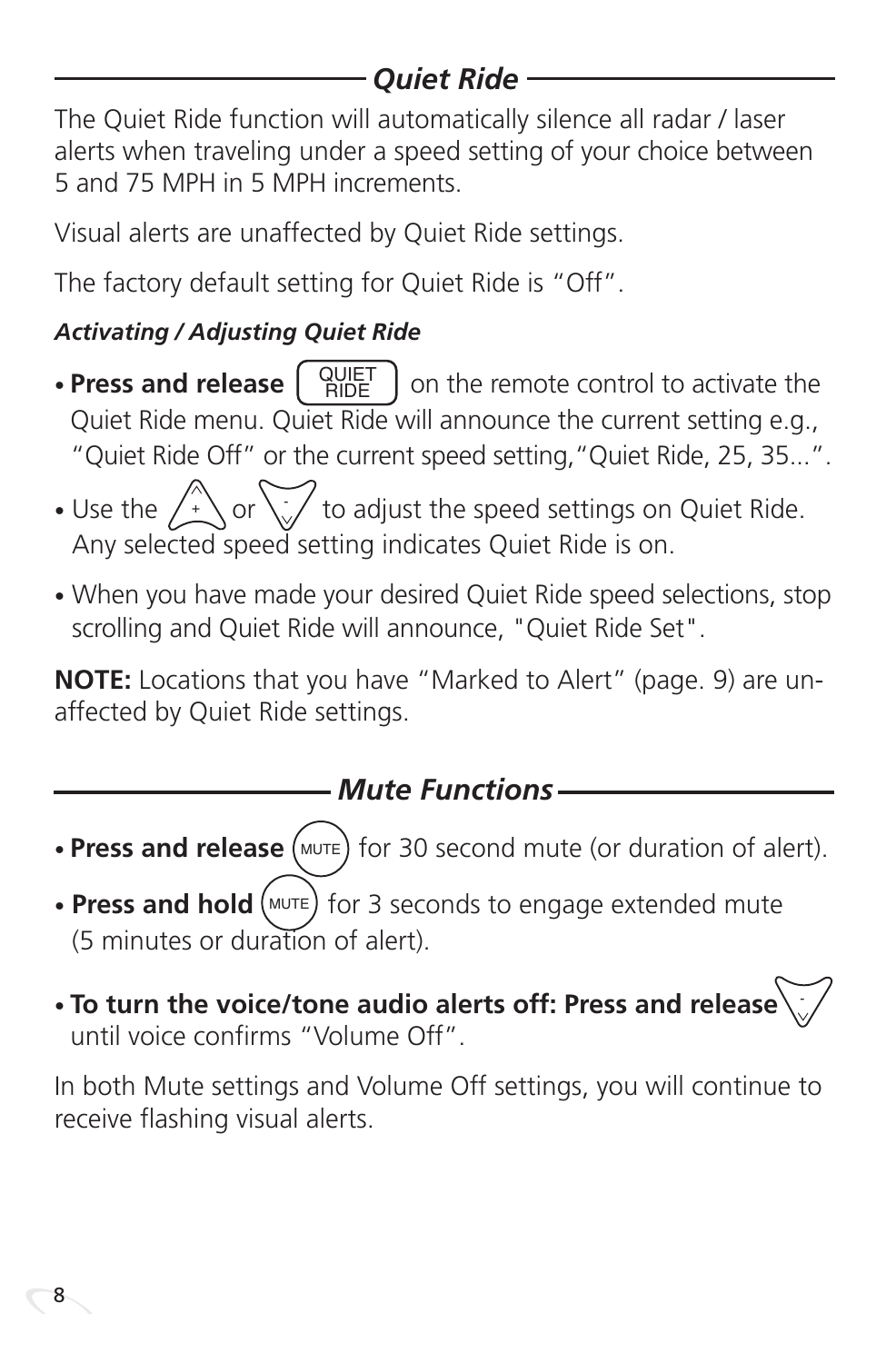## *Mark to Alert*

The **Mark to Alert** function allows you to add specific GPS locations to your personal database, alerting you to any point of interest you choose, such as construction zones, speed traps or red light cameras.

- Press and release (MA) on the remote control when you want to mark a location for alert.
- A voice announces "Marked to Alert".

In the future, you will be alerted as follows:

| When you arrive                                        | You will hear a                                                          |
|--------------------------------------------------------|--------------------------------------------------------------------------|
| within a radius of 1500 feet<br>of the marked location | "Approaching marked location"<br>and the alert light(s) will flash twice |
| at a marked location                                   | single "Bing" tone and the alert<br>light(s) will flash once             |

**To remove the previously marked location from your database:**

- Press and release (MA) while in the marked location.
- **To remove all stored locations: Press and hold**  $(MA)$  for 10 seconds at any time.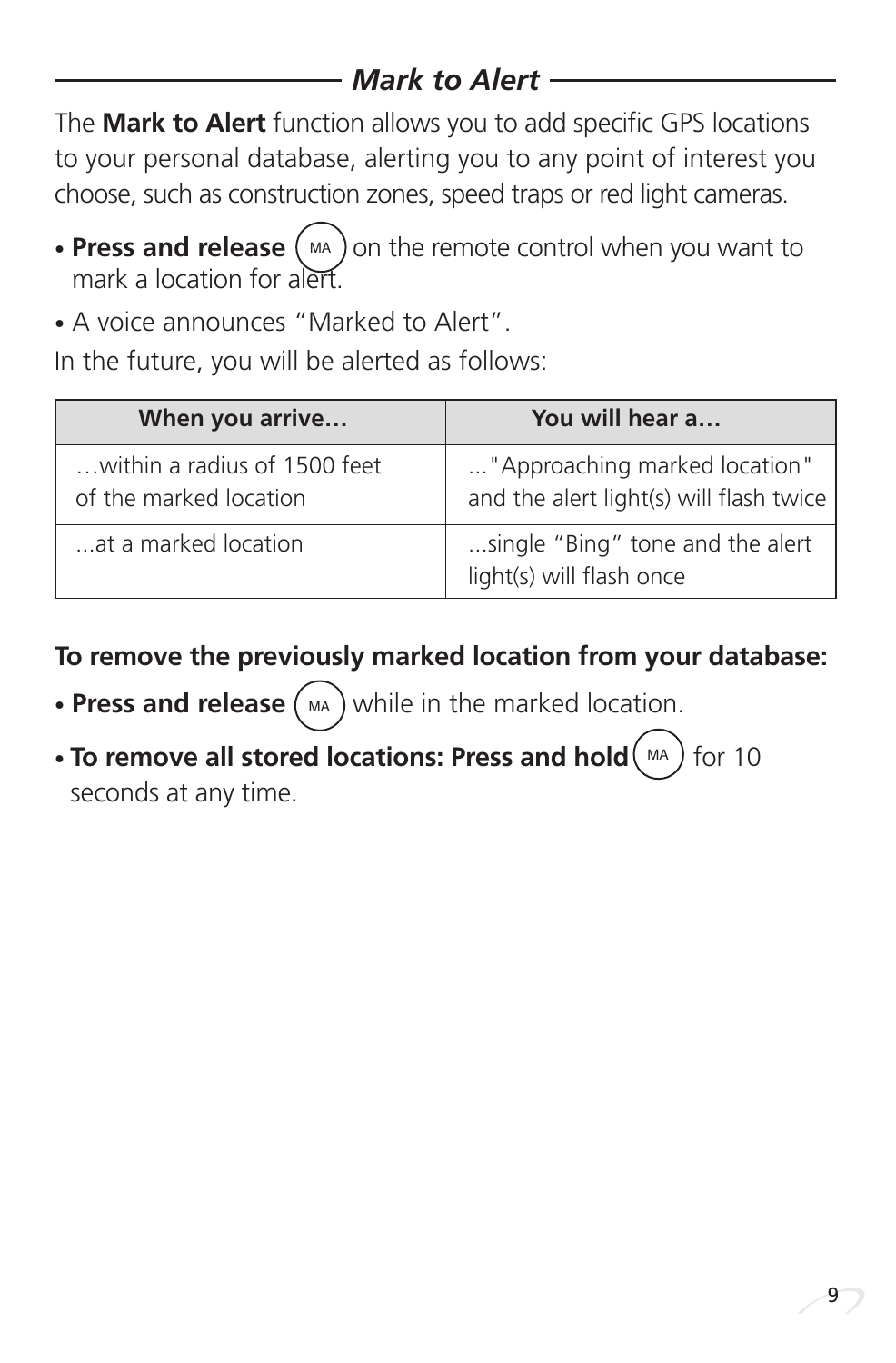## *Speed Monitor*

The Speed Monitor function alerts the driver when a pre-selected speed is exceeded, great for young drivers or accidental speeders. The Speed Monitor can be set to any speed between 40-100 MPH in 5 MPH increments.

The factory default setting for Speed Monitor is "Off".

#### *Activating / Adjusting Speed Monitor*

- Press and release (sM) on the remote control to activate the Speed Monitor menu. Speed Monitor will announce the current setting e.g., "Speed Monitor Off" or the current speed setting, "Speed Monitor, 40, 45...".
- Use  $\sqrt{\frac{1}{n}}\sqrt{1}$  to adjust the Speed Monitor speed setting. Any selected speed setting indicates Speed Monitor is on.  $\alpha$
- When you have made your desired Speed Monitor setting, stop scrolling and Speed Monitor will announce "Speed Monitor Set".

#### *When driving and the Speed Monitor speed is exceeded:*

- The K40 RL360i/RL200i will emit a continuous "Bing Bong" tone and the LED(s) will remain lit.
- The alerts will continue until the vehicle's speed is reduced below the Speed Monitor speed setting.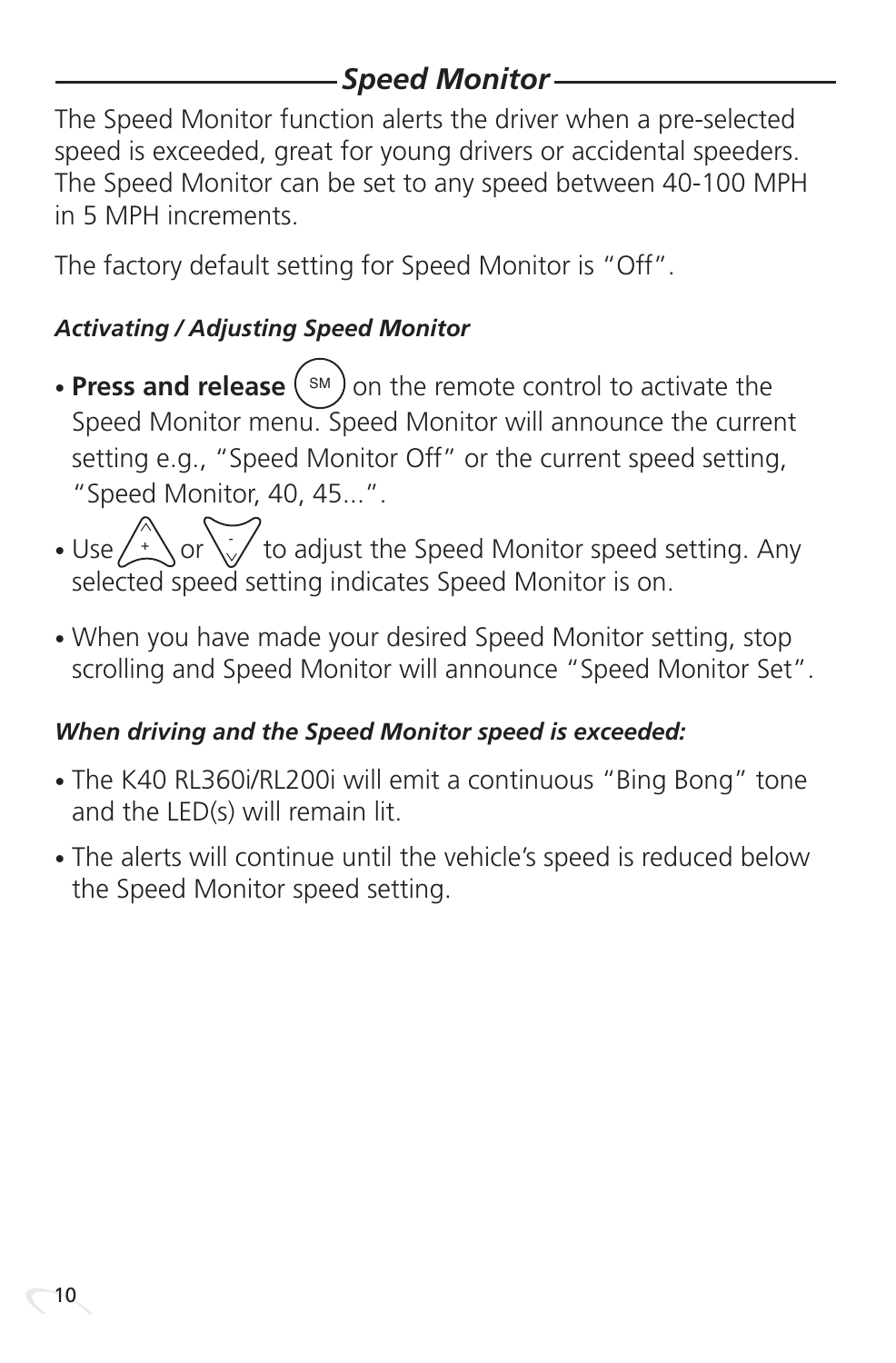## *Customizable Settings*

To change the factory preset features and optimize your K40 RL360i/RL200i for the way you drive, follow the instructions below, or call a K40 Consultant at 800.323.5608. Be assured your call will be answered immediately and personally.

#### *To change settings:*

- Press and release | MENU | to enter Menu Mode. The voice will announce "Menu" and then announce the first customizable option and its current status.
- **Press and release**  $\left[\begin{array}{c} \text{MEM} \\ \text{MeV} \end{array}\right]$  to scroll through the options until you get to the feature you want to change. MENU
- **Press and release**  $\overline{f}$  **or**  $\cdot$  to change an existing setting.

#### *To save your settings and exit:*

- Press and hold  $\left[\begin{array}{cc} \text{MEM} & \text{for 3 seconds, or wait 10 seconds and} \end{array}\right]$ the system will automatically save your preferences. MENU
- The voice will announce "Exit".

*(see a list of Customizable Settings on the following pages)*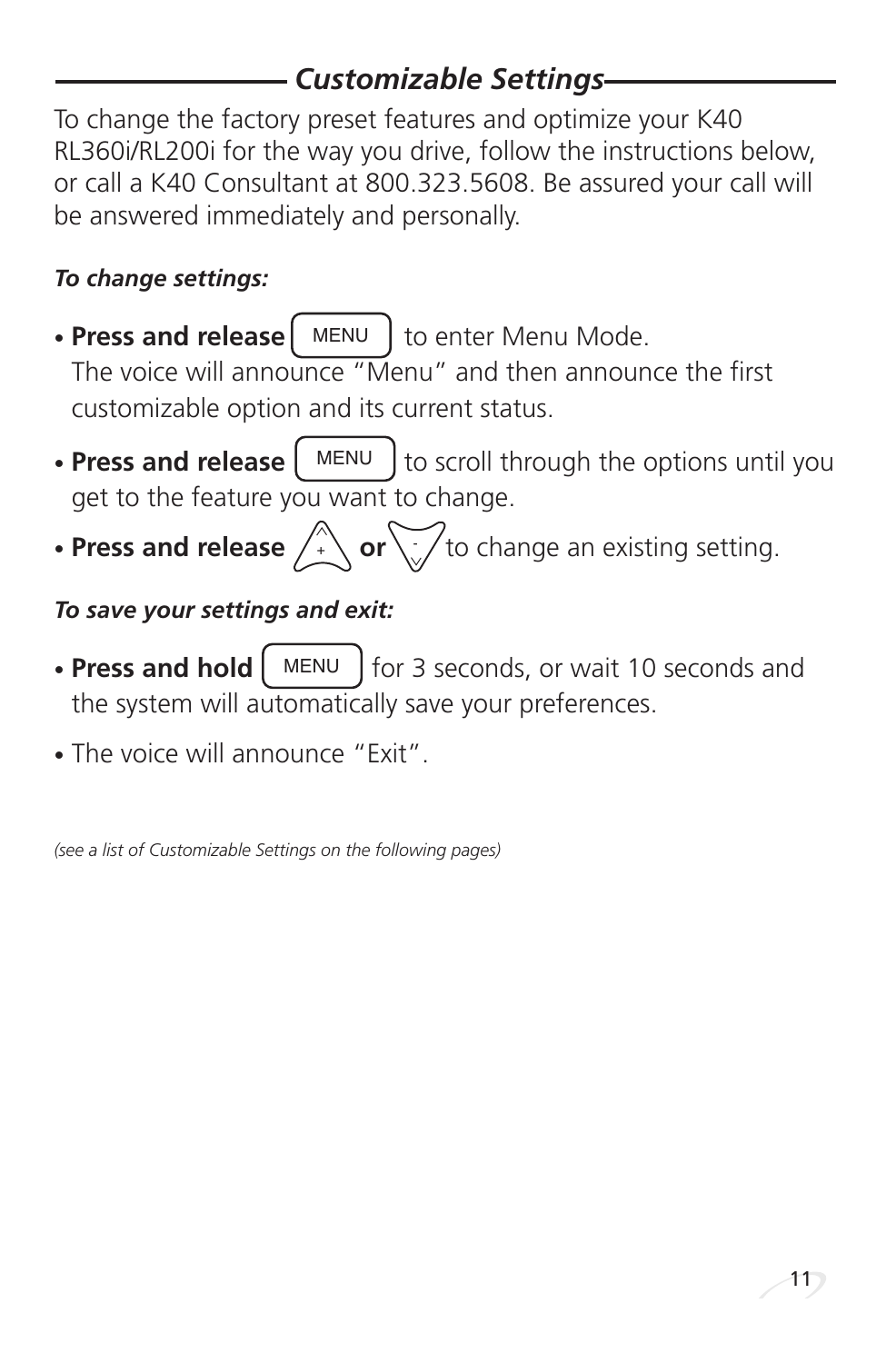## *Customizable Settings*

| <b>Menu Options</b><br>(in sequential order) |                | <b>Default Setting</b><br>(voice confirmations)                                                                       |                                 |                                                                                                                                                                                            |
|----------------------------------------------|----------------|-----------------------------------------------------------------------------------------------------------------------|---------------------------------|--------------------------------------------------------------------------------------------------------------------------------------------------------------------------------------------|
|                                              |                | <b>RL200i</b><br><b>System</b>                                                                                        | <b>RL360i</b><br><b>System</b>  | <b>Description</b>                                                                                                                                                                         |
| 1                                            | Voice Type     | "Voice Female"                                                                                                        | "Voice Female"                  | Choose male or female voice for<br>audio alerts.                                                                                                                                           |
| $\overline{2}$                               | Audible Voice  | "Voice On"                                                                                                            | "Voice On"                      | For all initial audio alerts: "Voice<br>On" uses voice; "Voice Off"<br>uses tones only.                                                                                                    |
| 3                                            | Wake-Up        |                                                                                                                       | "Wake-Up Long" "Wake-Up Long"   | Controls length of wake-up se-<br>quence after powering on unit.<br>"Wake-Up Long" is standard 5-<br>second sequence. "Wake-Up Short"<br>uses an abbreviated sequence.                     |
| 4                                            | Auto Mute      |                                                                                                                       | "Auto Mute Off" "Auto Mute Off" | Volume reduces 50% auto-<br>matically after 5 seconds.                                                                                                                                     |
| 5                                            | POP Radar Band | "POP Off"<br>"POP Off"<br>*WARNING*<br><b>Enabling POP greatly</b><br>increases sensitivity to<br>non-police signals. |                                 | "POP On" enables the detection<br>of POP radar, a very short trans-<br>mission signal that does not<br>transmit long enough to gather<br>information needed to issue a<br>speeding ticket. |
| 6                                            | Front Radar    | "Radar On"                                                                                                            | "Front Radar On"                | Allows user to turn off front<br>radar, important when traveling<br>in states or countries where<br>radar detectors are illegal.                                                           |
| 7                                            | Front X-Band   | "X-Band On"                                                                                                           | Front X-Band On"                | Enables the detection of X-Band<br>radar from front receiver.<br>"Off" disables this detection.                                                                                            |
| 8                                            | Front K-Band   | "K-Band On"                                                                                                           | Front K-Band On"                | Enables the detection of K-Band<br>radar from front receiver.<br>"Off" disables this detection.                                                                                            |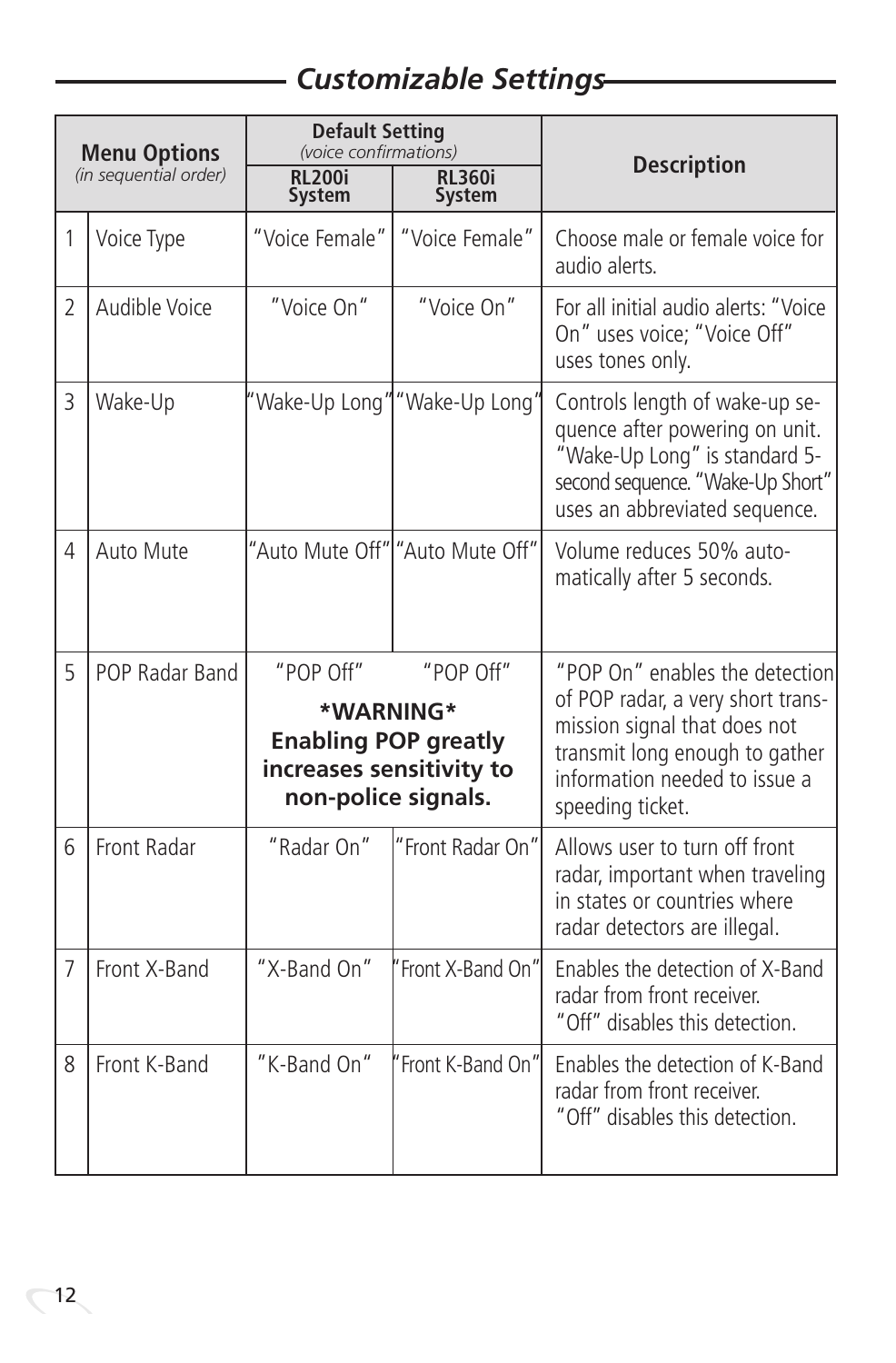## *Customizable Settings*

| <b>Menu Options</b><br>(in sequential order) |                      |                                | <b>Default Setting</b><br>(voice confirmations) |                                                                                                                                        |
|----------------------------------------------|----------------------|--------------------------------|-------------------------------------------------|----------------------------------------------------------------------------------------------------------------------------------------|
|                                              |                      | <b>RL200i</b><br><b>System</b> | <b>RI360i</b><br>System                         | <b>Description</b>                                                                                                                     |
| 9                                            | Front Ka-Band        | "Ka-Band On"                   | "Front Ka-Band<br>On''                          | Enables the detection of Ka-Band<br>radar from front receiver.<br>"Off" disables this detection.                                       |
| 10                                           | Rear Radar           | N/A                            | "Rear Radar On"                                 | Allows user option to turn off<br>rear radar, important when<br>traveling in states or countries<br>where radar detectors are illegal. |
| 11                                           | Rear X-Band          | N/A                            | "Rear X-Band On"                                | Enables the detection of X-Band<br>radar from rear receiver.<br>"Off" disables this detection.                                         |
| 12                                           | Rear K-Band          | N/A                            | "Rear K-Band On"                                | Enables the detection of K-Band<br>radar from rear receiver.<br>"Off" disables this detection.                                         |
| 13                                           | Rear Ka-Band         | N/A                            | "Rear Ka-Band<br>On''                           | Enables the detection of Ka-Band<br>radar from rear receiver.<br>"Off" disables this detection.                                        |
| 14                                           | Laser Defuser q5     | "Laser On"                     | "Laser On"                                      | Enables the Laser Defuser q5.<br>"Off" disables the Laser<br>Defuser q5.                                                               |
| 15                                           | Laser Settings       | "Laser Constant<br>Transmit"   | "Laser Constant<br>Transmit"                    | Enables Laser Defuser g5 for<br>constant transmit, pulse trans-<br>mit or receive only.                                                |
| 16                                           | <b>Factory Reset</b> | "Factory Reset"                | "Factory Reset"                                 | Returns the K40 to its original<br>factory default settings.                                                                           |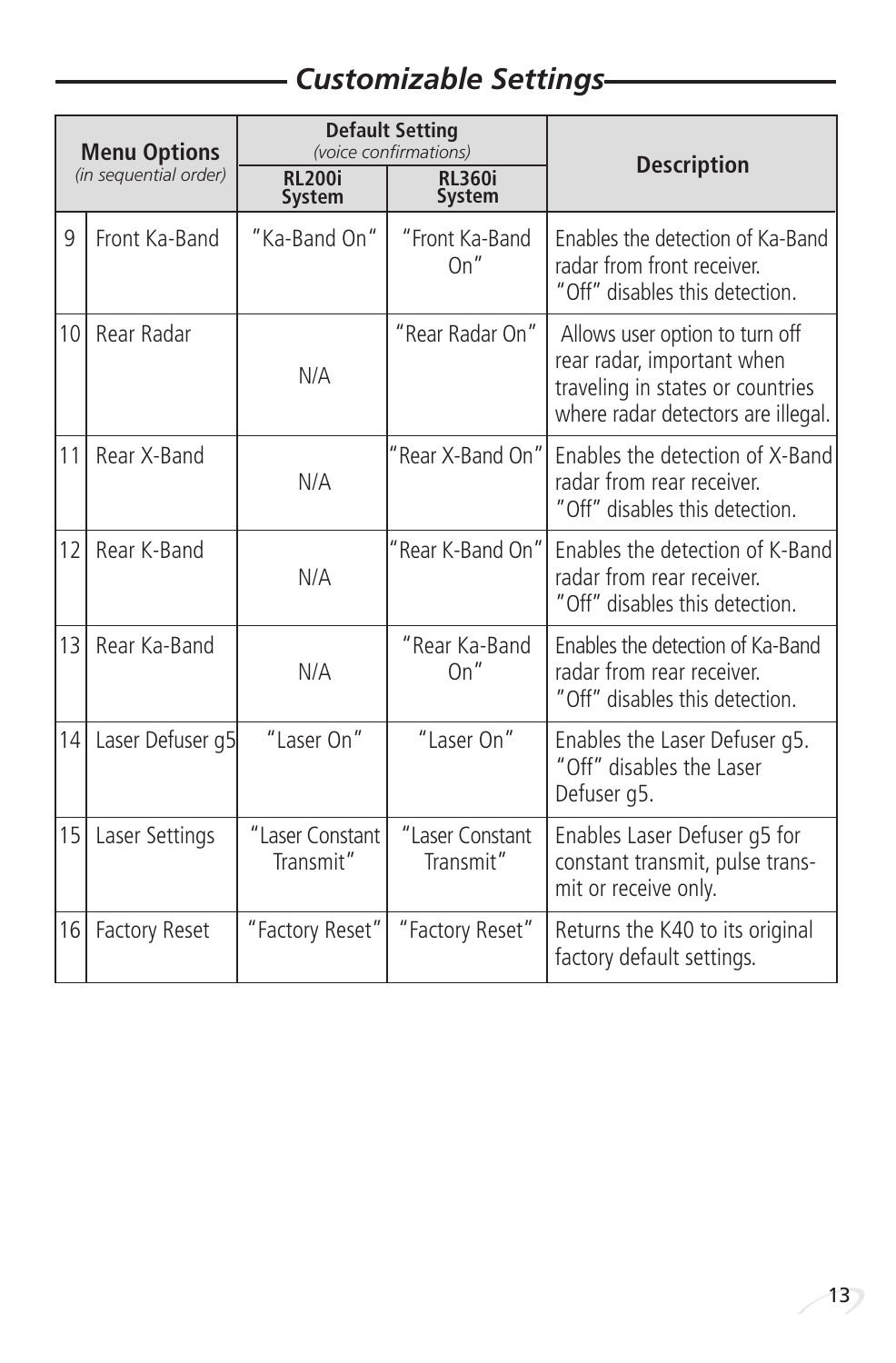

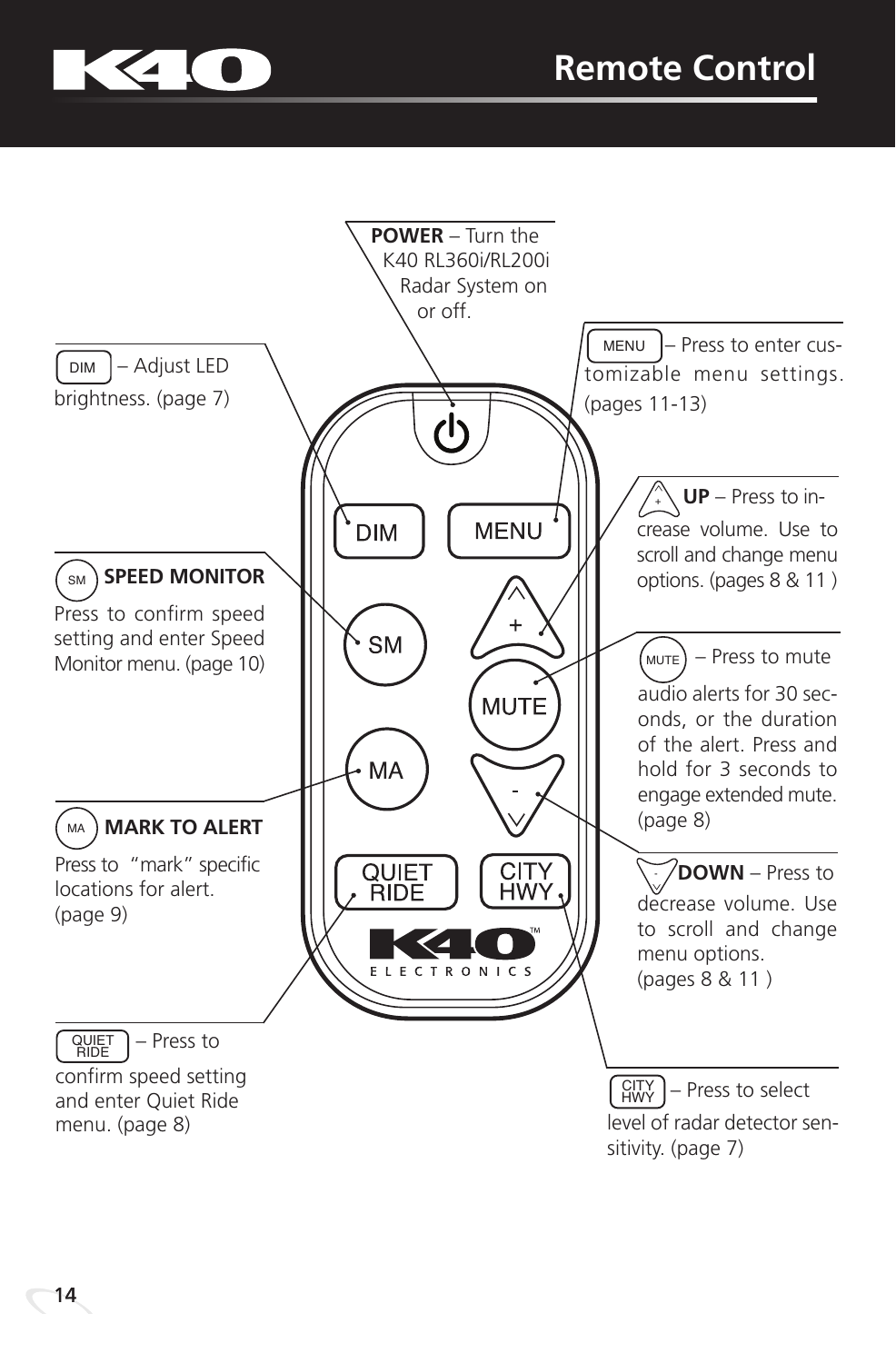



#### **To Change Remote Battery:**

Unlock and remove battery door by turning the cover counter-clockwise as shown.

Insert battery with + symbol side facing the + symbol side of the battery door cover.

Requires use of a CR2032 cell battery.

**To Use Supplied Visor Clip:**

Insert by placing the clip in the back of the remote control as shown. Press firmly until it clicks.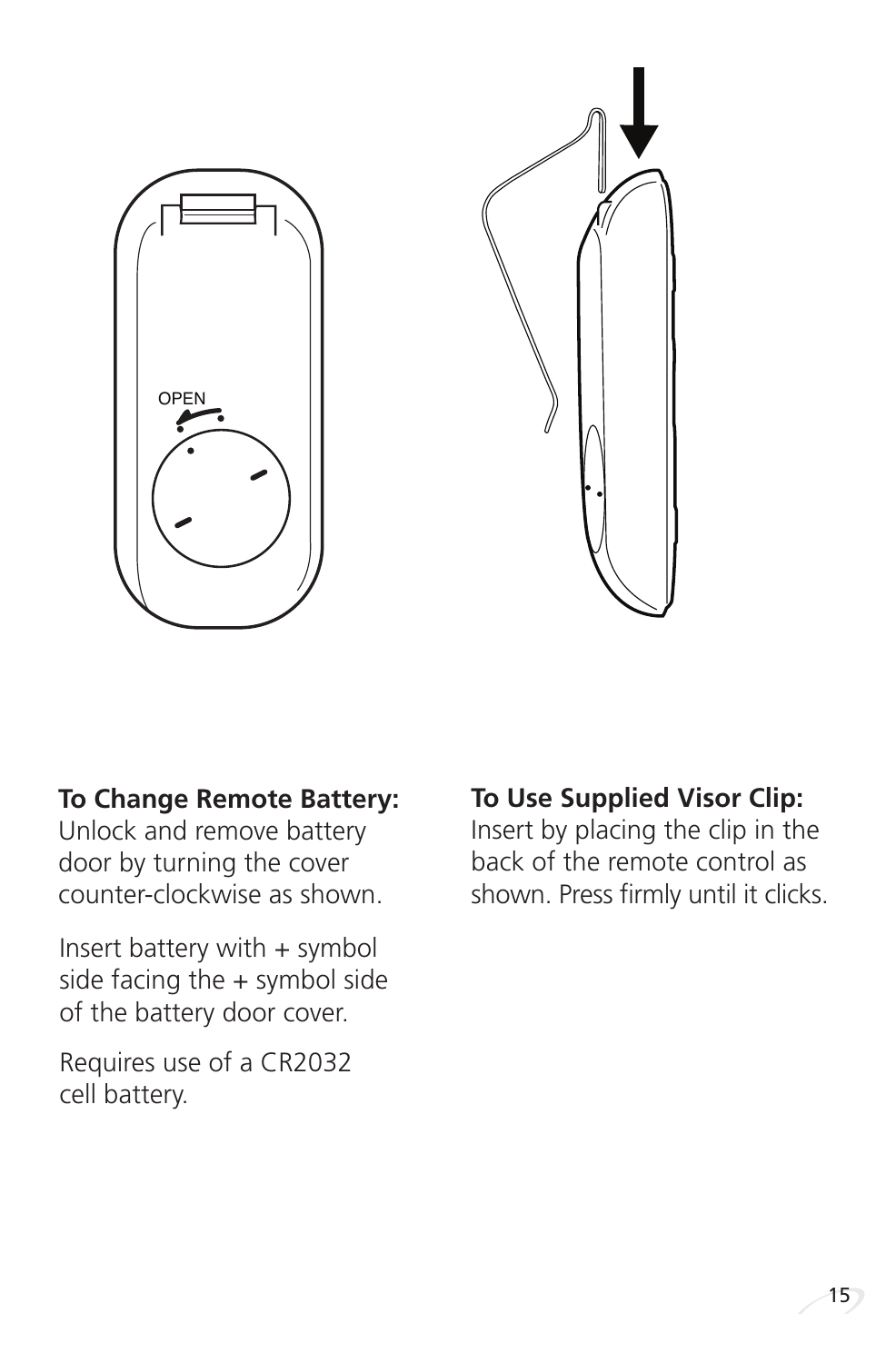

#### **Register your K40 RL360i/RL200i today at www.K40.com to activate your guarantees:**

#### Guaranteed immunity from speeding tickets

If you get a radar speeding ticket within one year of purchase, we'll reimburse you for the cost of the speeding ticket.\*

#### Guaranteed performance

If your K40 Radar Detection System does not outperform any other radar detector you've owned, return it within 30 days for full product credit.

## Guaranteed from theft

If your K40 RL360i/RL200i is ever stolen, we'll replace the stolen product.\*\*

#### One year warranty

K40 offers a one-year "repair or replace" warranty for manufacturer defects on products.

> \*Offer not valid for speeding ticket violations incurred in school or construction zones, or connected with a DUI.

> > \*\*Requires proof of purchase and a police report.

Register your K40 RL360i/RL200i online today by visiting www.**K40.com**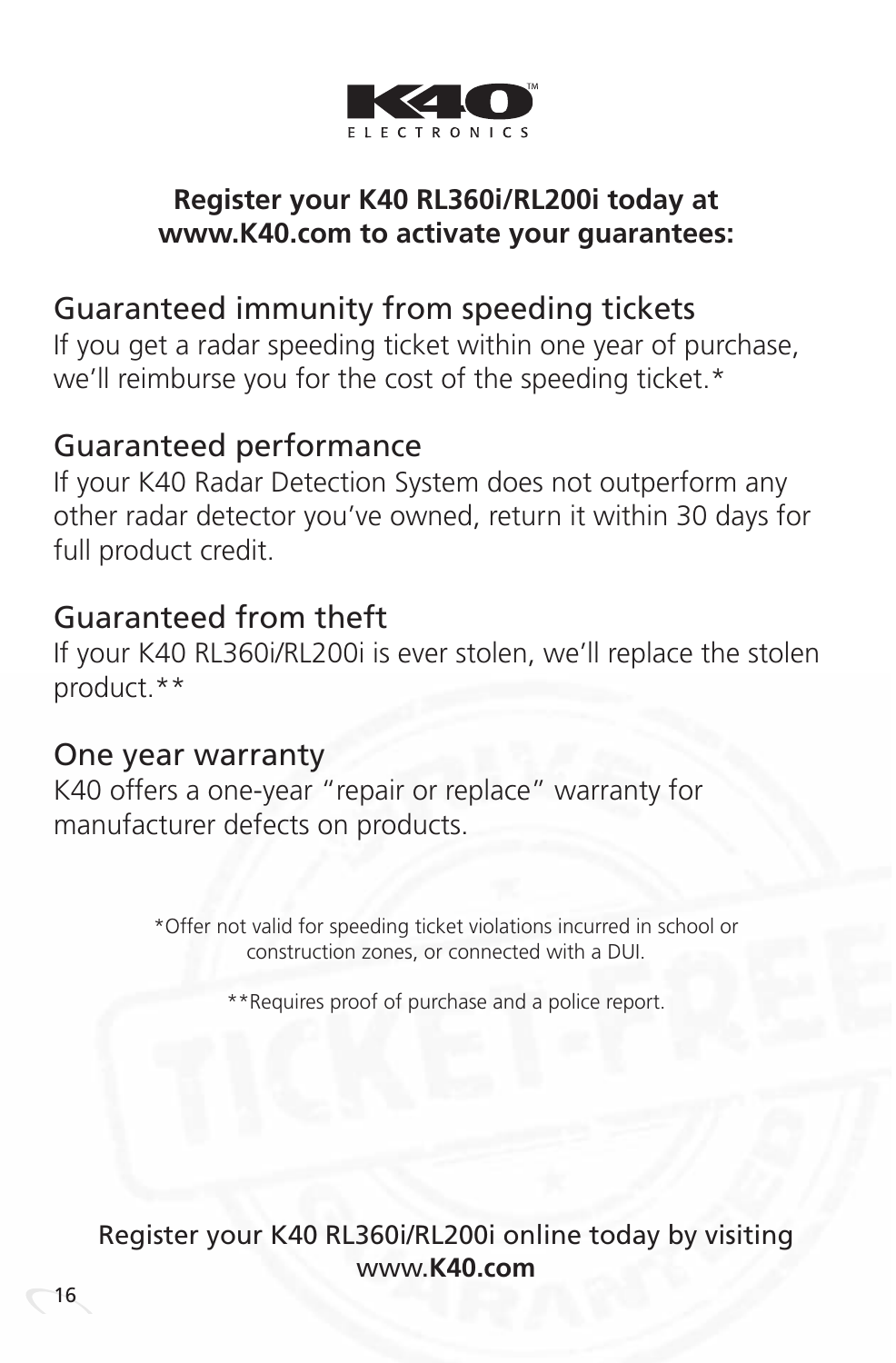Product subject to one or more of the following patents:

U.S. Patents 7,298,248 B2 5,001,777 RE39,038 RE40,653 RE41,905 Other patents pending

#### *FCC IDS: W75-M2K-Y24 W75-RL-RCU II*

This device complies with part 15 of the FCC Rules. Operation is subject to the following two conditions: (1) This device may not cause harmful interference, and (2) this device must accept any interference received, including interference that may cause undesired operation.

In addition, any changes or modifications to this product, which are not expressly approved by K40 Electronics in writing, could void the user's authority to operate this product.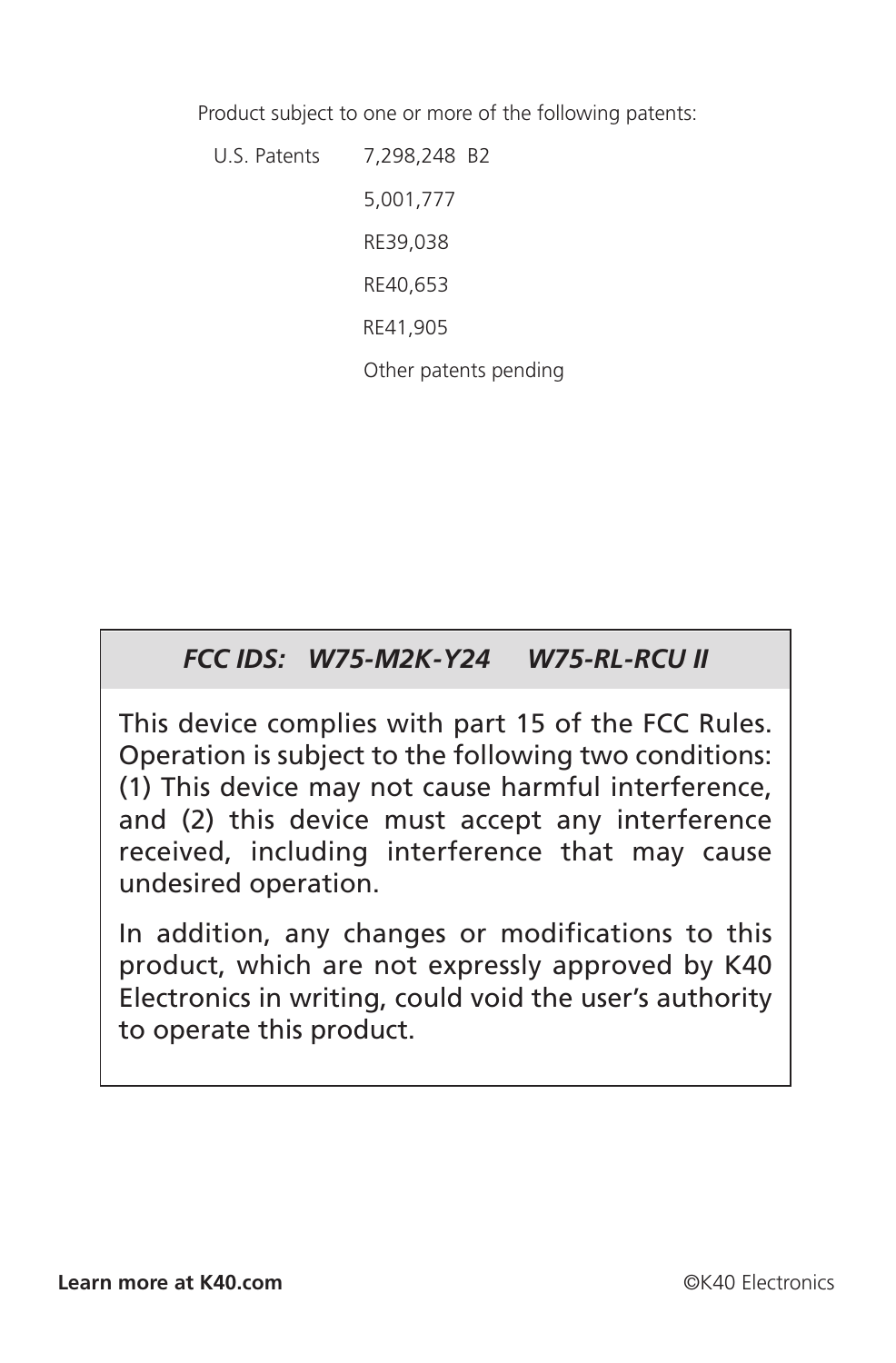

# **TO EXCEED...**

Customer expectations through the pride and dedication of our strong team of caring and talented employees by being the "Model of Excellence" in the entire industry on every level — from innovative product design and flawless manufacturing to knowledgeable sales and total customer service.

# **TO PROVIDE...**

The most superior and progressive radar detectors and laser jamming solutions on the worldwide market with guaranteed performance by delivering tomorrow's solutions today through the most advanced technology systems and state-of-the-art radar detection defense.

## **TO ENSURE...**

The total commitment of our entire staff to all customers before, during and after the sale with personalized direct "24/7" customer support --- and going the extra mile with product selection and usage assistance in step with individual needs to achieve the most dependable radar detection performance and success.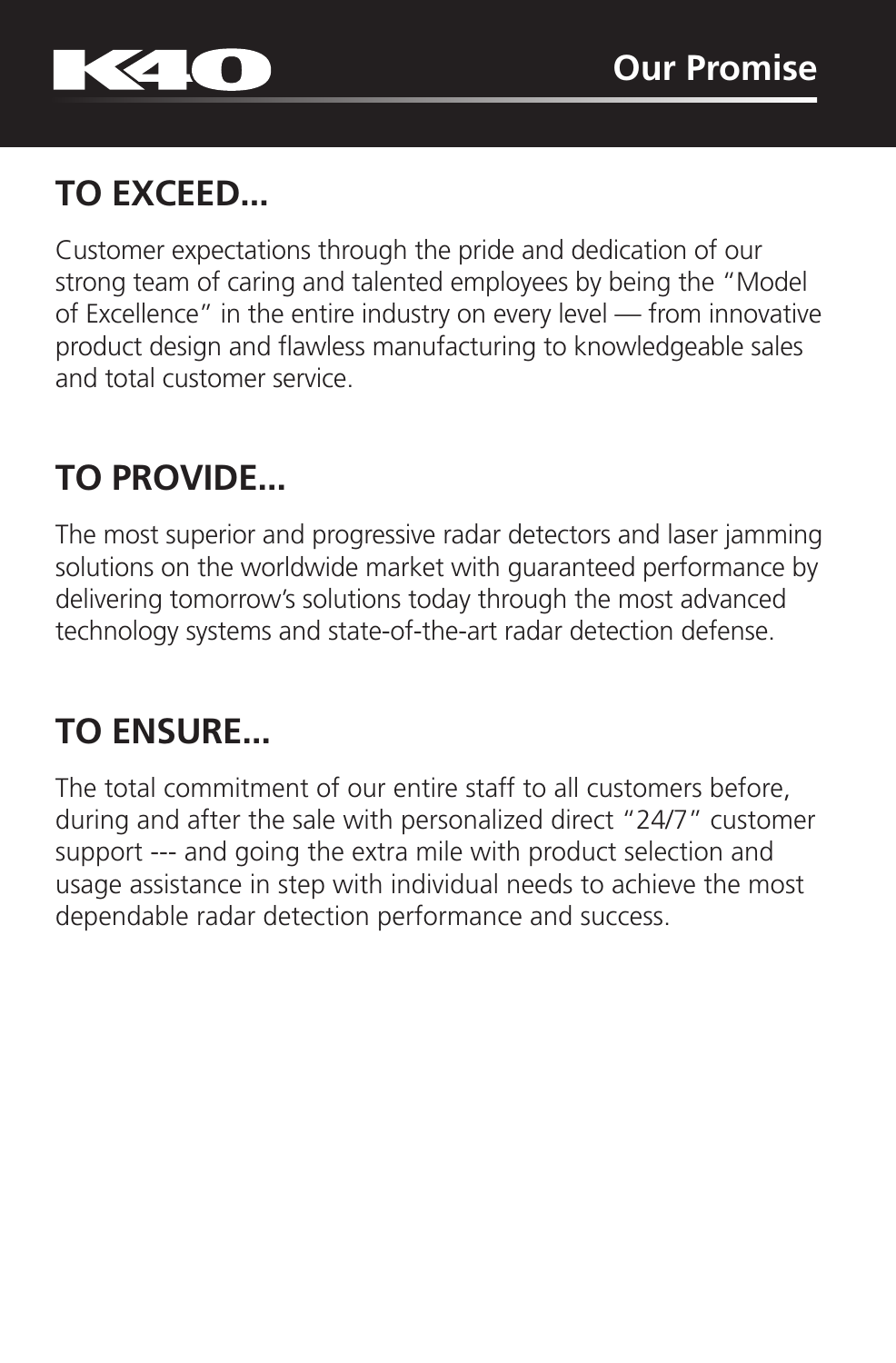

Thank you very much for your recent purchase of the most progressive radar and laser solution available on the market today.

Our ultimate goal is that you, our valued customer, is empowered with peace of mind and unparalleled radar protection.

Because we care about you, we're still the only company that stands behind every product with a comprehensive speeding ticket guarantee. If you get a ticket, we pay for it! That's right, guaranteed!

Whether you are a first-time customer or a lifelong friend, we sincerely appreciate your confidence. We'll always go that extra mile to provide you with what's new and the latest in leading-edge radar and laser technology.

Our products are detailed and customized to specifically serve the needs of every vehicle and driver. We promise you that there never is a cookie-cutter approach here.

Again, thank you for your business. Your safety and protection is what we're all about!

Sincerely,

Peggy Finley *Owner/President*